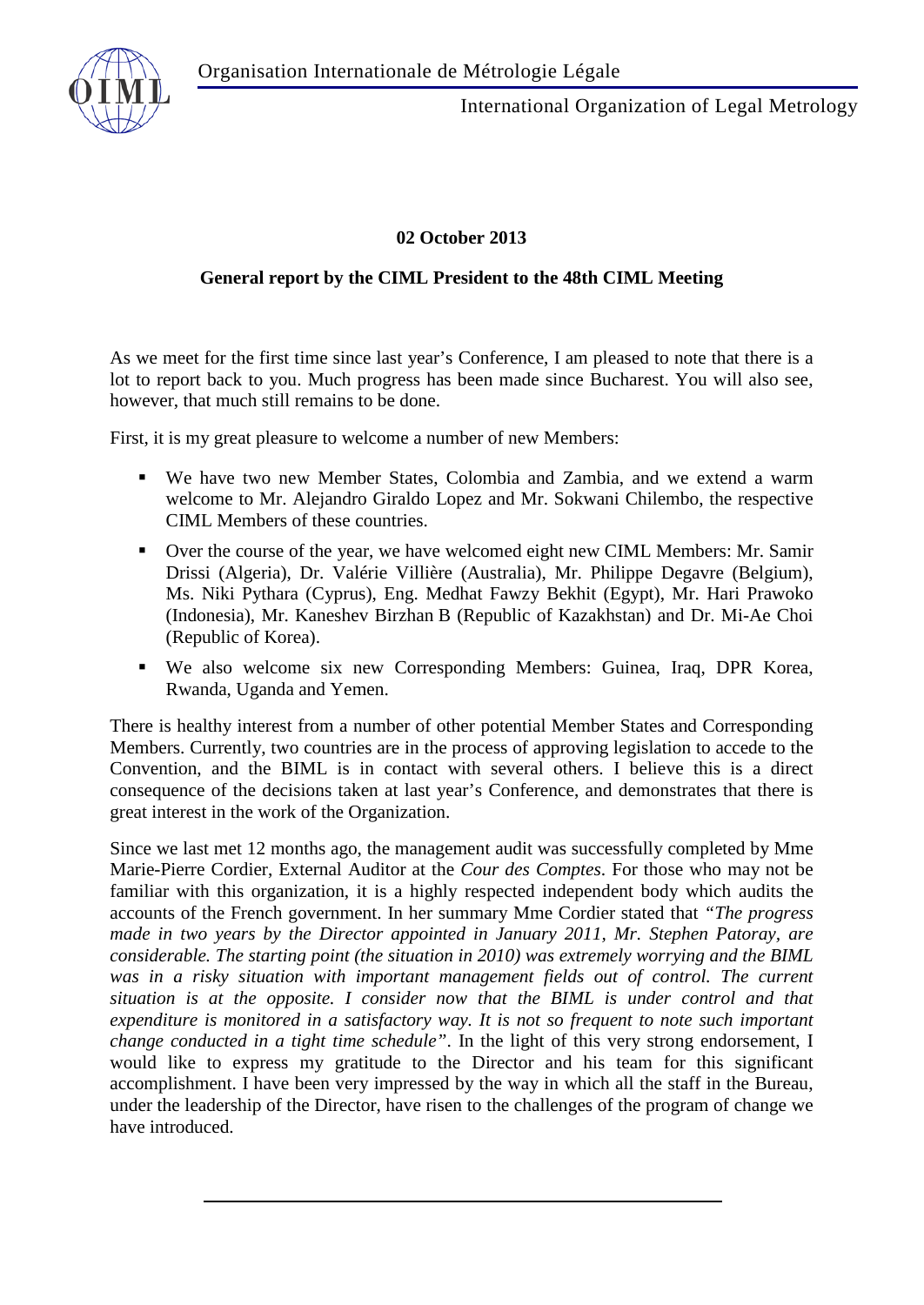

The Director will be providing information on the current financial position of the Organization. One point to note is that in spite of the expenditures for both the renovation of the offices and the new IT systems, the OIML continues to be in a healthy financial position. It was this healthy position which allowed us to start repairing and upgrading the infrastructure, and with a modern accountancy system now thoroughly established – and the recent approval of the revised B 8 *Financial regulations –* we can be confident of the value we have created and our ability to maintain it.

Mme Cordier also stated *"My recommendations for the near future would be to issue the new Staff regulations, to improve the return on the investment of the OIML funds (which is now very low) and to monitor closely the works to be done in the building"*. I am pleased to report that the past year has again seen a lot of activity in terms of achieving these goals.

In particular, we have now finalized the draft of the new Staff Regulations (completely revised, and analyzed by legal experts) which is now submitted for CIML approval at the present meeting in both French and English.

There has been tremendous progress in repairing and updating the Bureau's premises in Paris, our main asset. This has included the construction of a brand new conference center, which will allow us to save money because we will no longer have to pay for external meeting facilities in Paris. More details will be provided on this project later in the week.

Additionally, excellent progress has been made on developing the BIML's IT system and a sophisticated new web site. Both of these are essential for an international organization seeking to follow best practice in making information readily available to our Members and to others who have an interest in our work. The Director will go into much more detail on this in the course of our week's meeting.

On the subject of our technical work, following discussions in Bucharest we have again reconsidered the Technical Directives and you will be invited to approve several amendments to B 6-1 during the week. I would like once again to express my appreciation of the role of the CIML First Vice-president, Roman Schwartz, in chairing the ad hoc group which has monitored the operation of these processes. By listening and responding to our Members' concerns, I believe we have a solid document which we are using as a basis for our technical work.

On a personal note, I do have some concerns over the amount of observable progress we can show in some of our technical work, as witnessed by a reduction in the number of meetings and committee drafts over the last few years. I very much hope that with our new systems and the clearer procedures set out in the new Directives we will be able to move forward with new projects. Therefore, I would like to use this opportunity to encourage all CIML Members and their staff to participate as much as possible in our technical activities. These are, of course, the fundamental *raison d'être* of our organization.

In addition, in order to meet today's demands of what is considered "good regulatory practice" we have to continue our efforts to find consensus solutions for the implementation of metrological requirements into national and regional legislation. This can be achieved by supporting the development of conformity assessment systems such as "conformity to type"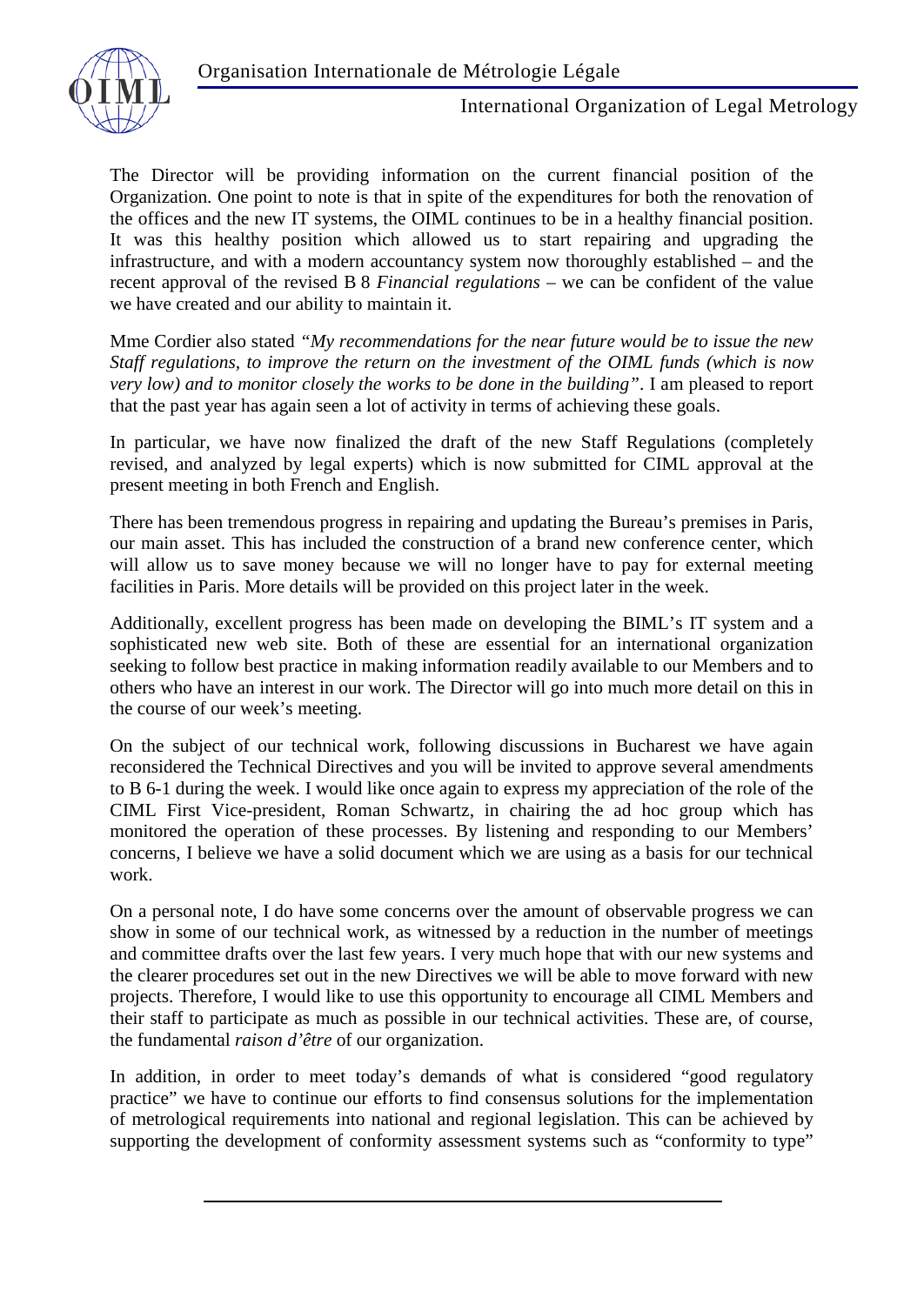

and prepackages, in particular for the benefit of countries with less developed legal metrology systems.

The operation of the MAA has also received more attention this year, and the Seminar to be held on 7 October will be an important opportunity to consider its further development. We continue to see a large number of Certificates registered by the BIML, both MAA and "Basic", which is encouraging. However, this very important OIML System faces significant challenges. It is my hope that you will come to this Seminar prepared to discuss the future of the OIML MAA Certificate System and how we can all work together to improve it.

The OIML cannot operate as an isolated entity. Our links with other international organizations have continued to develop over the past year. The Bureau's Director has forged an excellent relationship with the new Director of the BIPM and this has enhanced the practical co-operation which has developed over recent years. One of the best examples of this is the joint effort we put into World Metrology Day, which this year saw a record number of hits to the dedicated web site, again jointly managed by the staff of the two Organizations. Another is the continued contribution we are able to make to the debate on the proposal to redefine a number of the SI units. I was also greatly encouraged by the more strategic approach we were able to take this year in our annual meeting with the BIPM, ILAC/IAF and ISO/IEC. Combining our efforts and working together with these other international organizations is a powerful way to move forward toward a global metrology system.

In two other areas of the OIML's work – supporting colleagues in the legal metrology community across the world and more widely promoting the importance of metrology in economic development – we have continued to look to the Regional Legal Metrology Organizations to play a major role. The BIML was again represented at the annual meetings of WELMEC, COOMET, SIM, APLMF, SADCMEL and AFRIMETS. I was unfortunately unable to attend any of these meetings this year, but I hope it will be possible in the coming 12 months. I was, however, fortunate to visit Shanghai, Taipei and Jakarta and was pleased to see the importance attached to the OIML's work everywhere I visited.

Finally, I would like to express my appreciation of the contribution made by my colleagues on the Presidential Council this year. Their contributions go well beyond the formal meetings of the Council. Both the Director and myself benefit greatly from being able to consult these colleagues on a range of issues which arise during the year. The Organization is fortunate indeed to be able draw on their expertise across a wide variety of areas.

I look forward to a successful week here in Ho Chi Minh City. I very much hope that all the Members of the OIML take it to heart to participate fully in all the activities of the Organization which, after all, is your Organization. Together, we now have an excellent opportunity to make the most of the solid infrastructure we have put in place and move forward in demonstrating our effectiveness and the contribution which efficient legal metrology systems can make.

**Peter Mason**

**CIML President**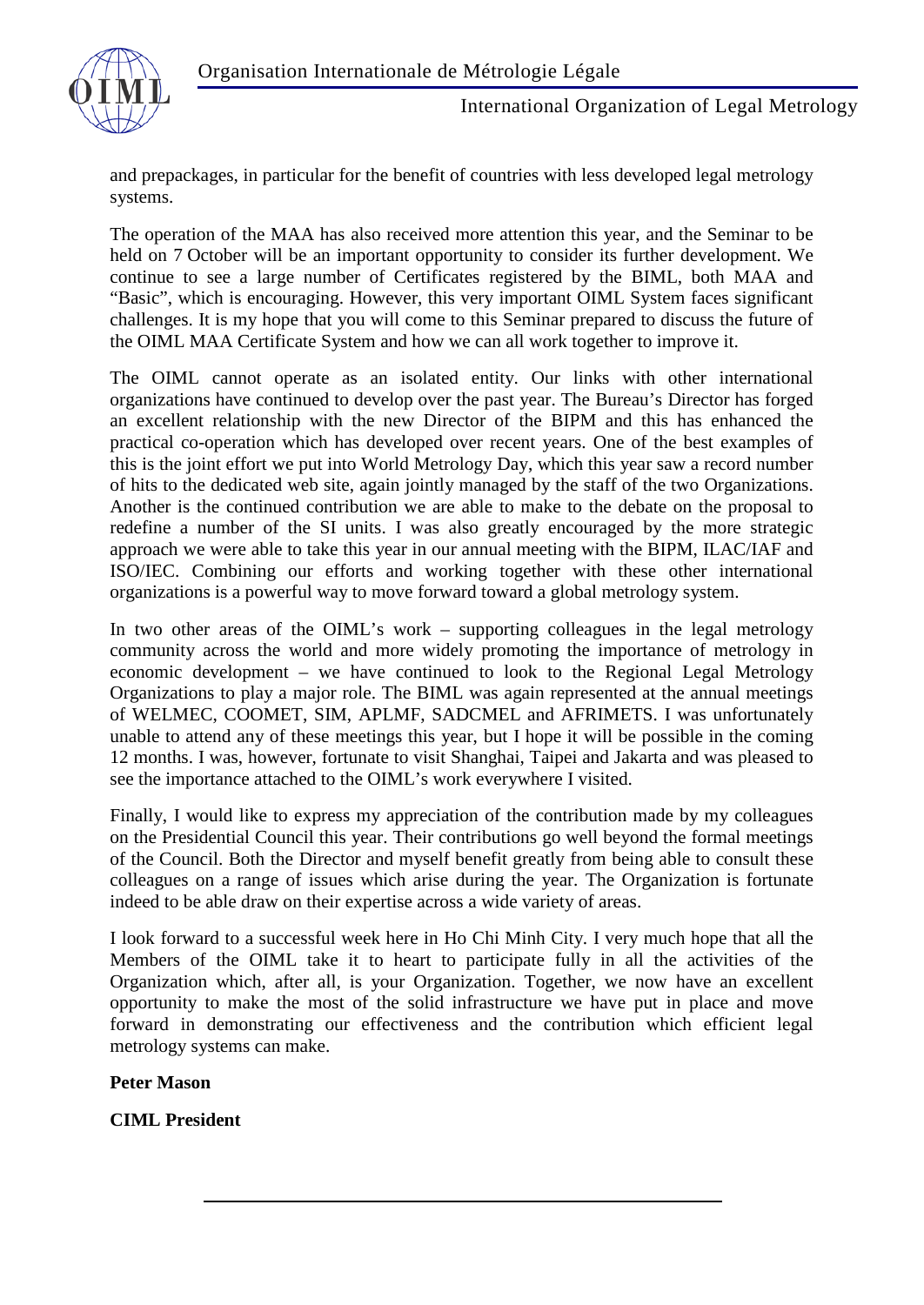

## **02 octobre 2013**

## **Rapport général du Président du CIML à la 48ème Réunion du CIML**

Nous nous retrouvons aujourd'hui pour la première fois depuis la Conférence de l'année dernière et je suis heureux de constater que j'ai beaucoup d'informations à vous communiquer. D'importants progrès ont été accomplis depuis Bucarest. Toutefois, comme vous aurez l'occasion de le voir, il reste encore beaucoup à faire.

Pour commencer, j'ai le grand plaisir d'accueillir de nouveaux Membres :

- Nous comptons deux nouveaux États Membres, la Colombie et la Zambie, et nous souhaitons la bienvenue à M. Alejandro Giraldo Lopez et à M. Sokwani Chilembo, respectivement Membres du CIML de ces pays.
- Pendant l'année, nous avons accueilli huit nouveaux Membres du CIML : M. Samir Drissi (Alégrie), le Dr. Valérie Villière (Australie), M. Philippe Degavre (Belgique), Mme Niki Pythara (Chypre), M. l'Ingénieur Medhat Fawzy Bekhit (Égypte), M. Hari Prawoko (Indonésie), M. Kaneshev Birzhan B (Republique de Kazakhstan) et le Dr. Mi-Ae Choi (République de Corée).
- Nous accueillons également six nouveaux Membres Correspondants : la Guinée, l'Iraq, l'Ouganda, la République populaire démocratique de Corée, le Rwanda et le Yémen.

Un certain nombre d'États Membres et de Membres Correspondants potentiels se montrent vivement intéressés. Actuellement, deux pays se préparent à approuver une législation en vue d'adhérer à la Convention, et le BIML est en contact avec plusieurs autres pays. C'est là, à mes yeux, une conséquence directe des décisions qui ont été prises à la Conférence de l'année dernière, ainsi que la preuve du grand intérêt que suscitent les travaux de l'Organisation.

Depuis notre dernière réunion, il y a 12 mois, un contrôle de gestion a été mené à bien par Mme Marie-Pierre Cordier, commissaire aux comptes extérieur près la *Cour des Comptes*. Pour ceux qui ne connaîtraient cette organisation, il s'agit d'une institution indépendante et hautement respectée, qui contrôle les comptes de l'État français. Dans son rapport de synthèse, Mme Cordier indique que *« Les progrès réalisés en deux ans par le Directeur nommé en janvier 2011, M. Stephen Patoray, sont considérables. La situation de départ (situation en 2010) était extrêmement préoccupante et le BIML était en péril, avec des domaines importants de gestion à la dérive. Aujourd'hui, la situation a totalement changé. Je considère maintenant que le BIML a été repris en main et que le contrôle des dépenses y est satisfaisant. Il est plutôt rare d'assister à un changement aussi important dans un délai aussi court. »* Devant l'avis favorable de cette autorité, je tiens à exprimer ma gratitude au Directeur et à son équipe pour cette réussite remarquable. J'ai été très impressionné par la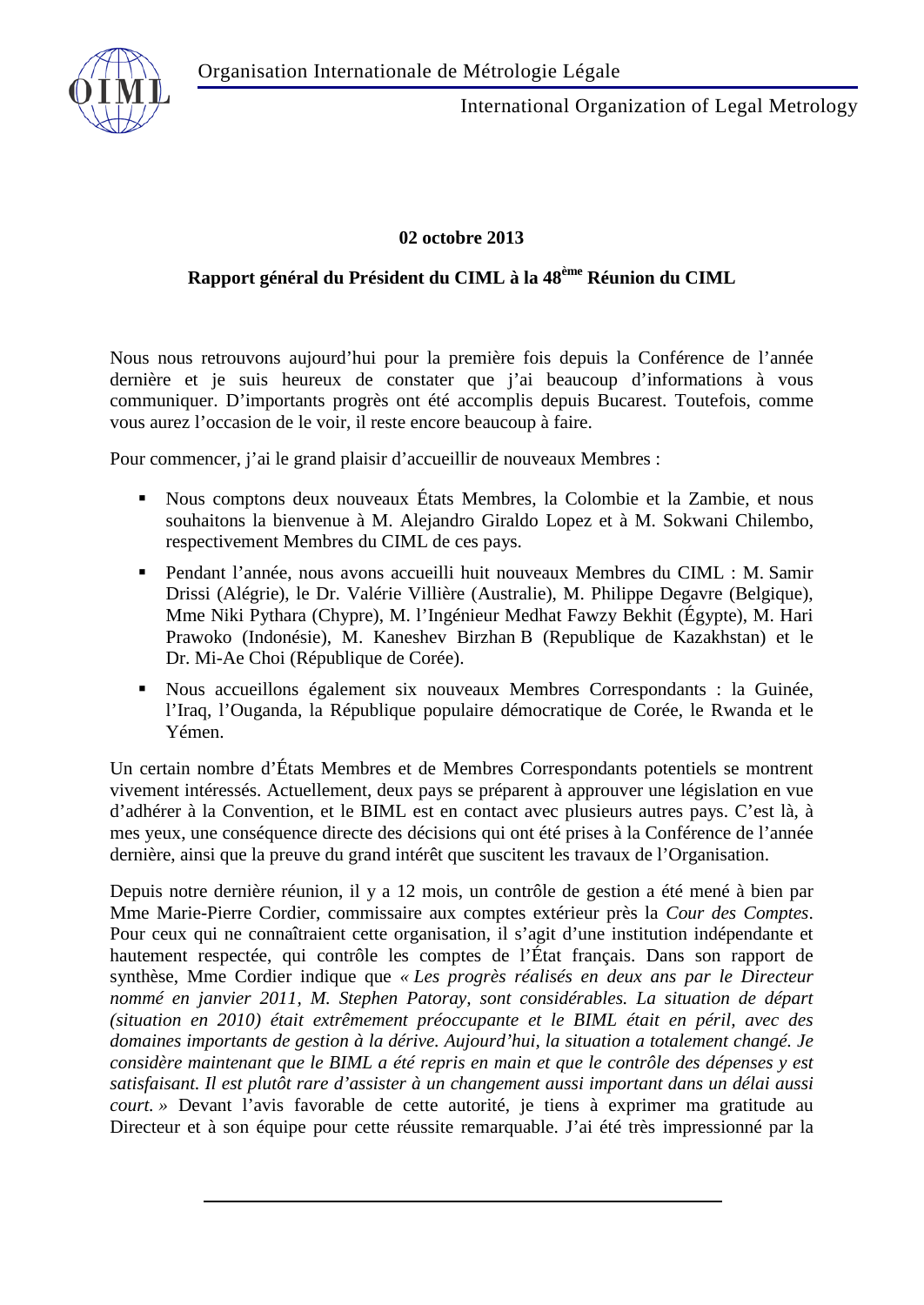

façon dont l'ensemble du personnel du Bureau, sous la conduite de son Directeur, a su relever les défis du programme de changement que nous avons instauré.

Le Directeur vous informera de la situation financière actuelle de l'Organisation. Il est à noter que, en dépit des dépenses engagées tant pour la rénovation des bureaux que pour les nouveaux systèmes informatiques, la situation financière de l'OIML reste saine. Forts de cette bonne santé de notre Organisation, nous avons pu nous lancer dans un projet de réparation et de mise à niveau des infrastructures et, désormais dotés d'un système de comptabilité moderne bien établi, s'ajoutant à l'adoption récente de la version révisée du B 8 *Règlement financier,* nous pouvons être assurés de la valeur que nous avons créée et de notre capacité à la maintenir.

Mme Cordier a également indiqué : *« Mes recommandations à court terme seraient de publier les nouveaux Statuts du personnel, d'améliorer le retour sur investissement des fonds de l'OIML (actuellement à un niveau très bas) et de suivre étroitement les travaux à réaliser sur le bâtiment. »* Je me réjouis de pouvoir vous dire que nous nous sommes de nouveau activement employés l'année dernière à atteindre ces objectifs.

Nous avons, en particulier, mis en forme le projet de nouveaux Statuts du personnel (entièrement révisés, puis analysés par des experts juridiques) que nous soumettons aujourd'hui à la présente réunion du CIML pour approbation, dans ses versions française et anglaise.

Les travaux de réparation et de rénovation des locaux du Bureau à Paris, qui sont notre principal actif, ont énormément progressé. Ils portent notamment sur la construction d'un tout nouveau centre de conférences, qui nous permettra de réaliser des économies puisque nous n'aurons plus à financer la location de salles à l'extérieur pour nos réunions à Paris. Des précisions sur ce projet vous seront données dans le courant de la semaine.

Il me faut aussi mentionner les progrès majeurs réalisés dans la mise au point du système informatique du BIML et d'un nouveau site Internet plus perfectionné. L'un et l'autre sont essentiels dans une organisation internationale qui vise à appliquer les meilleures pratiques en vue de diffuser rapidement des informations à ses Membres et à toute autre personne ou organisation intéressée par nos travaux. Le Directeur abordera la question en plus amples détails pendant cette semaine de réunion.

Pour ce qui est de nos travaux techniques, suite aux discussions qui se sont déroulées à Bucarest, nous avons procédé à une nouvelle révision des Directives techniques et nous vous inviterons à approuver plusieurs amendements du document B 6-1 durant la semaine. Je tiens à remercier une fois encore M. Roman Schwartz, premier Vice-Président du CIML, pour le rôle qu'il a joué en qualité de président du groupe de travail ad hoc en charge de suivre le bon déroulement de ces opérations. Grâce à son écoute et sa prise en compte des préoccupations de nos Membres, nous disposons là, à mon avis, d'un document solide qui sert de base à nos travaux techniques.

J'ai, personnellement, quelques inquiétudes concernant notre capacité à obtenir des progrès observables dans certains de nos travaux techniques, comme en témoigne le fait que le nombre de projets de comités et de réunions a diminué ces dernières années. J'espère vivement que, grâce à nos nouveaux systèmes et aux procédures plus claires qui figurent dans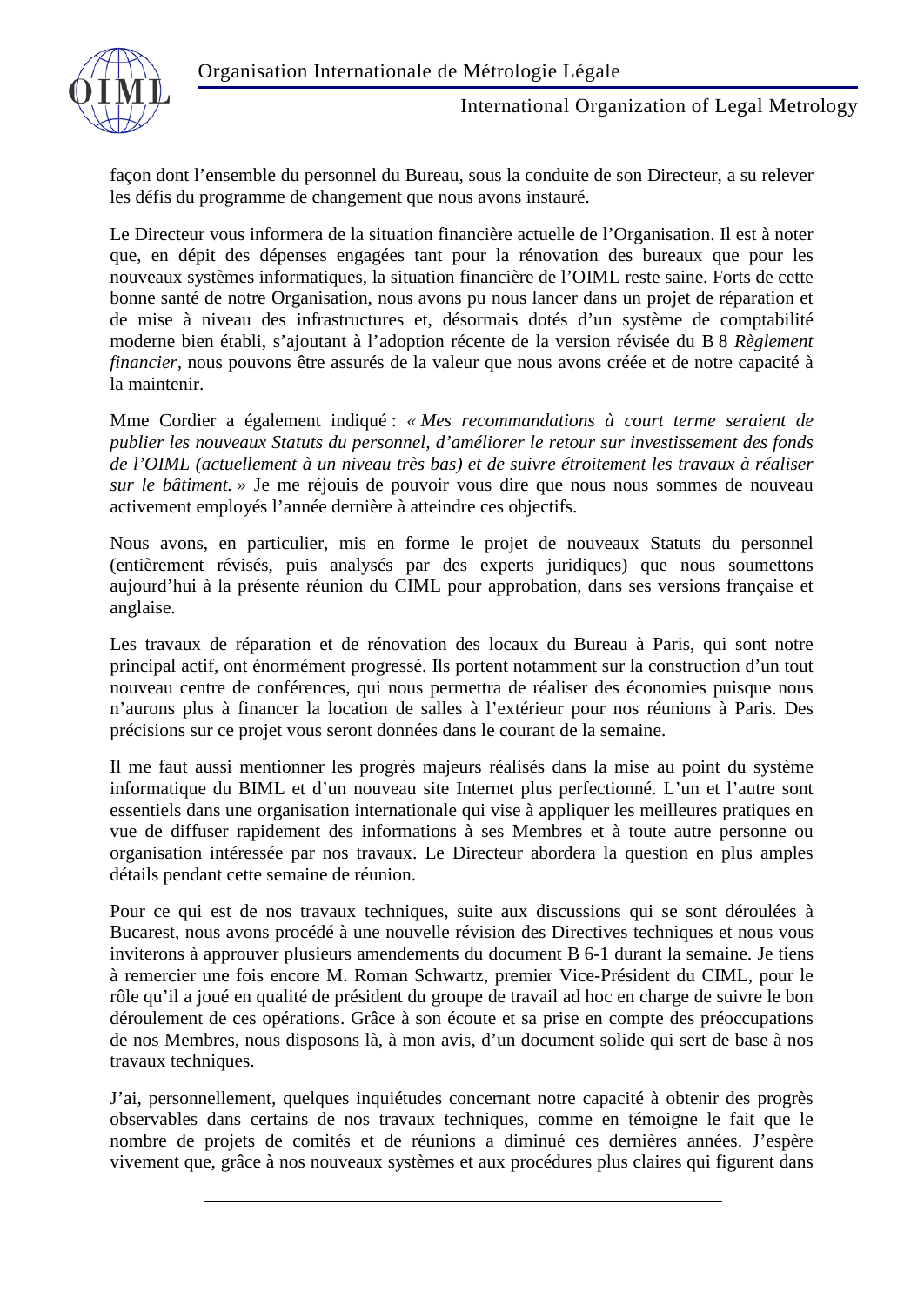

les nouvelles Directives, nous serons à même d'entreprendre de nouveaux projets. C'est la raison pour laquelle j'aimerais saisir cette occasion pour encourager l'ensemble des Membres du CIML et de leur personnel à participer, dans la mesure du possible, à nos activités techniques. Elles sont, à l'évidence, la *raison d'être* fondamentale de notre organisation.

En outre, pour satisfaire aux exigences actuelles de ce que l'on appelle les « bonnes pratiques réglementaires », nous devons poursuivre nos efforts pour trouver des solutions acceptées par tous permettant d'intégrer des exigences métrologiques dans une législation nationale ou régionale. L'un des moyens d'y parvenir est de soutenir l'élaboration de systèmes d'évaluation de la conformité, tels que la « conformité au type » et les préemballages, en particulier pour des pays possédant des systèmes de métrologie légale moins élaborés.

Le fonctionnement de l'Arrangement d'Acceptation Mutuelle (MAA) a aussi reçu une plus grande attention cette année, et le séminaire prévu le 7 octobre sera l'occasion d'examiner la poursuite de son développement. Le nombre de Certificats, aussi bien MAA que dits « de Base », enregistrés par le BIML, devrait continuer de croître, ce qui est encourageant. Néanmoins, ce Système OIML très important fait face à de sérieux défis. J'espère que vous profiterez de ce séminaire pour discuter de l'avenir du Système de Certificats MAA de l'OIML et de la façon dont nous pouvons contribuer ensemble à l'améliorer.

L'OIML ne peut pas fonctionner d'une manière isolée. Durant l'année écoulée, nous avons continué à renforcer nos liens avec d'autres organisations internationales. Le Directeur du Bureau a noué d'excellentes relations avec le nouveau Directeur du BIPM, et la coopération pratique instaurée depuis quelques années en a été renforcée. Les efforts conjugués que nous avons investis dans la Journée mondiale de la métrologie en sont l'un des meilleurs exemples, et le site Internet spécialement consacré à cette journée qui est géré conjointement par les personnels des deux Organisations a enregistré, cette année, un nombre record d'accès. Un autre exemple est la poursuite de la contribution que nous pouvons apporter au débat sur le projet de redéfinition d'unités SI. De même, l'approche plus stratégique que nous avons été en mesure d'adopter cette année lors de notre réunion annuelle avec le BIPM, l'ILAC/IAF et l'ISO/CEI m'a paru très encourageante. Unir nos efforts et œuvrer de concert avec ces organisations internationales est un excellent moyen de progresser sur la voie d'un système mondial de métrologie.

Dans deux autres domaines d'activité de l'OIML, qui sont le soutien aux collègues de la communauté internationale de métrologie légale et, plus généralement, la promotion de l'importance de la métrologie pour le développement économique, nous avons comme toujours compté sur les Organisations régionales de métrologie légale et le rôle majeur qu'elles ont à jouer. Le BIML était une fois encore représenté aux réunions annuelles de WELMEC, COOMET, SIM, APLMF, SADCMEL et AFRIMETS. Je n'ai malheureusement pu assister à aucune de ces réunions cette année, mais j'espère pouvoir le faire au cours des 12 prochains mois. J'ai cependant eu la chance de me rendre à Shanghai, Taipei et Jakarta et j'ai été heureux de constater l'importance accordée au travail de l'OIML partout où je suis allé.

Enfin, je tiens à exprimer ma gratitude à mes collègues du Conseil de la présidence pour leur contribution cette année, contribution qui va bien au-delà des réunions formelles du Conseil. Pour le Directeur comme pour moi-même, consulter ces collègues sur les diverses questions